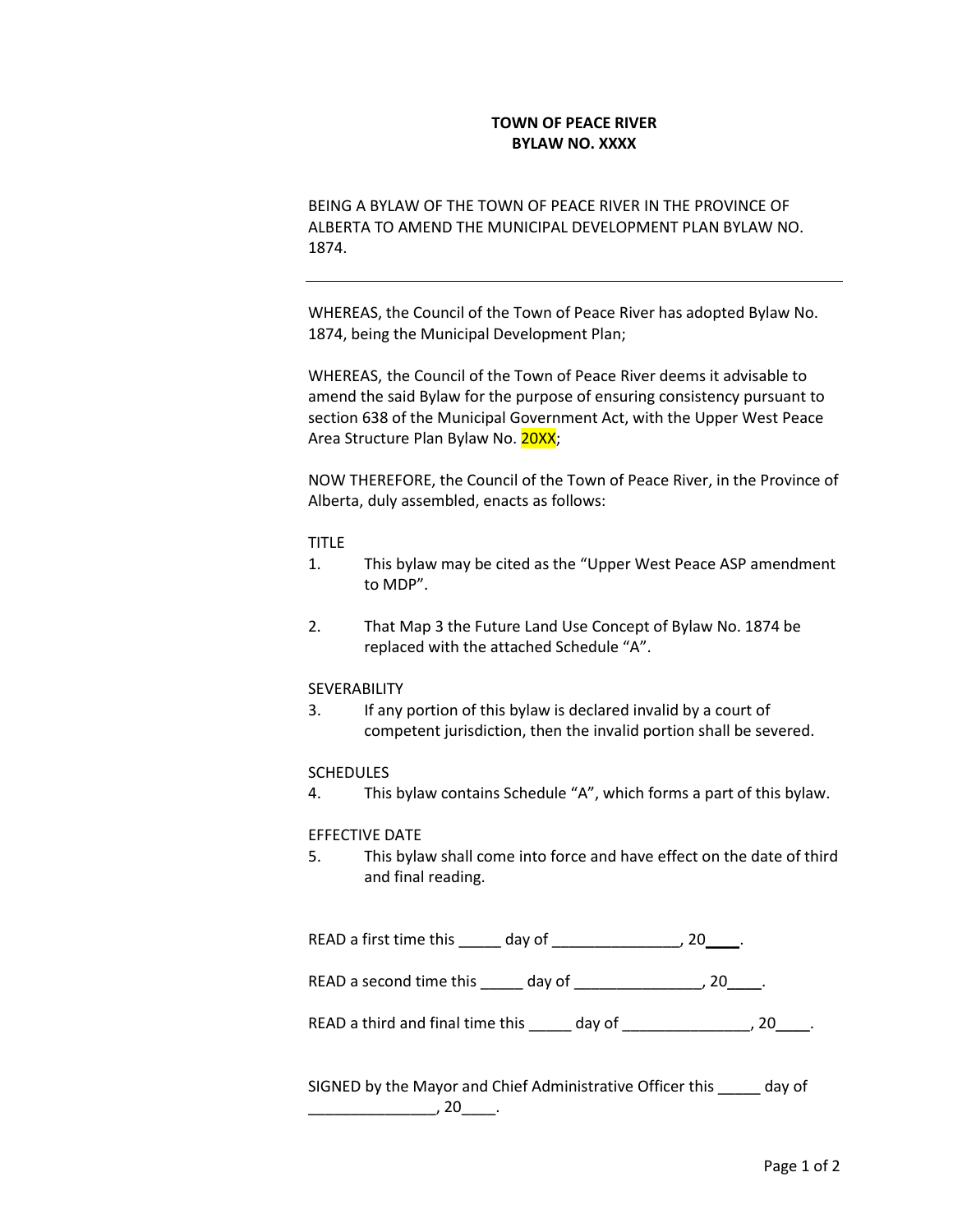\_\_\_\_\_\_\_\_\_\_\_\_\_\_\_\_\_\_\_\_ Thomas Tarpey Mayor

Christopher J. Parker Chief Administrative Officer

\_\_\_\_\_\_\_\_\_\_\_\_\_\_\_\_\_\_\_\_